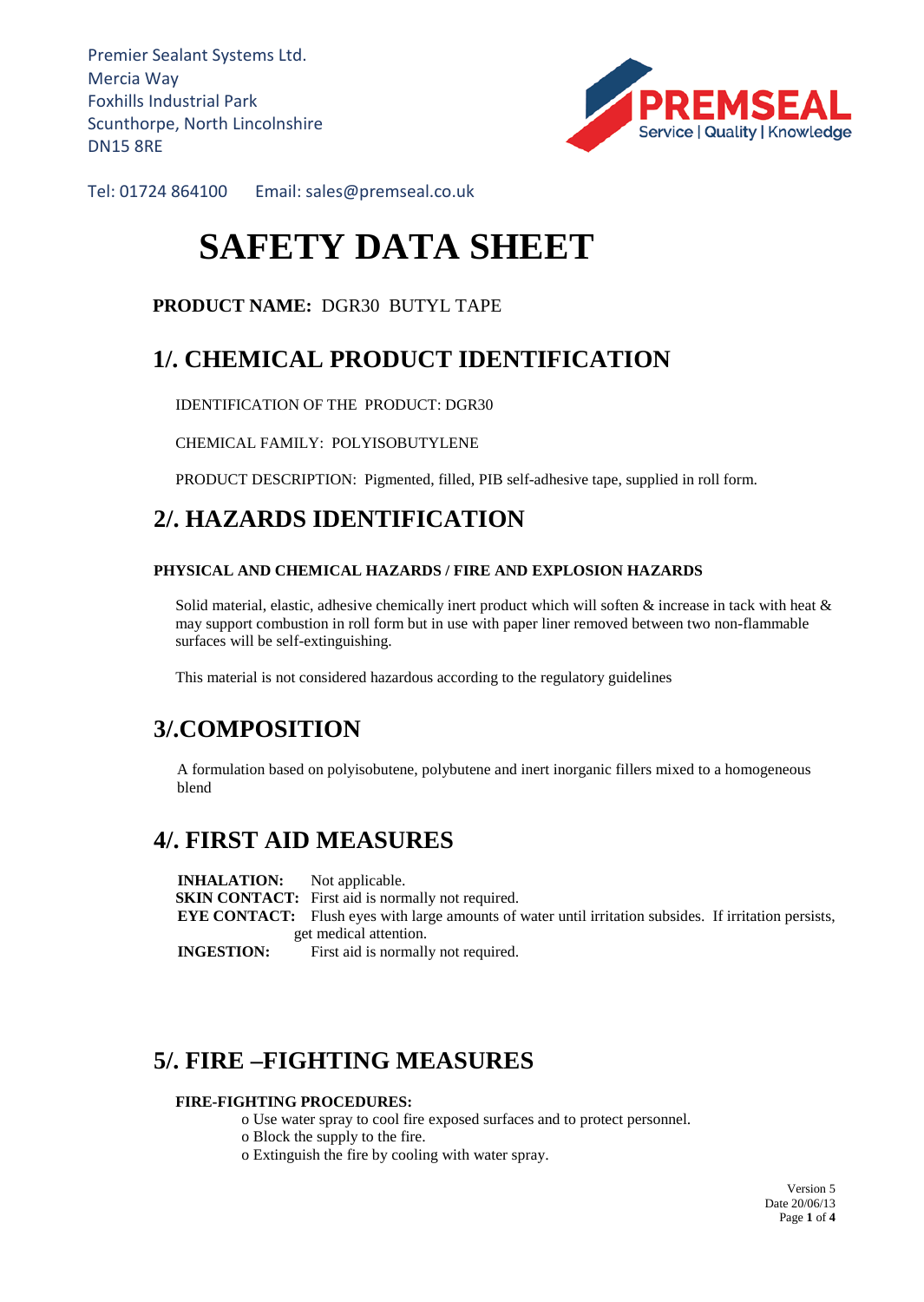#### **SPECIAL FIRE PRECAUTIONS:**

o Avoid direct physical contact with product as it will be soft & highly adhesive See Sections 4 "First Aid Measures" and 10 "Stability and Reactivity"

### **HAZARDOUS COMBUSTION PRODUCTS:**

o No unusual

### **6/.ACCIDENTAL RELEASE MEASURES**

### **LAND SPILL:**

- o Sweep up spilled material and place in suitable containers for recycle or disposal.
- o Consult an expert on disposal of recovered material and ensure
- conformity to local disposal regulations.
- o See Sections "First Aid Measures" and "Stability and Reactivity"

#### **WATER SPILL:**

- o Stop source if possible to do so without hazard. Advise authorities of possible floating substances, if material enters watercourses or sewers. Confine if possible.
- o Skim from surface.
- o Consult an expert on disposal of any recovered material and ensure conformity to local disposal regulations.
- o See Sections "First Aid Measures" and "Stability and Reactivity",

### **7/. HANDLING AND STORAGE**

**STORAGE TEMPERATURE** (Deg C) : Ambient **TRANSPORT TEMPERATURE** (Deg C) : Ambient **LOADING/UNLOADING TEMPERATURE** (Deg C) : Ambient **VISCOSITY** (cSt) : Not Applicable

**STORAGE/TRANSPORT PRESSURE** (kPa) : Atmospheric

**ELECTROSTATIC ACCUMULATION HAZARD?** No, not from product, slight static charge may be developed from the removal of the release paper, if relevant use appropriate grounding procedures

### **USUAL SHIPPING CONTAINERS:**

In cardboard cartons, on wooden pallets

#### **MATERIALS AND COATINGS UNSUITABLE:** None

#### **STORAGE / HANDLING, GENERAL NOTES:**

Store in a cool, well ventilated place away from incompatible materials. Do NOT remove release liner or store cartons of product near an open flame, sources of heat or sources of ignition. Protect material from direct sunlight. Shelf life in excess of 24 months in ambient conditions.

### **8/. EXPOSURE CONTROL/PERSONAL PROTECTION**

**ENGINEERING CONTROL MEASURES:** No special requirements

**PERSONAL PROTECTION:** No special requirements

### **9/. PHYSICAL AND CHEMICAL PROPERTIES**

These are indicative values only.

PHYSICAL STATE: Semi-solid FORM/COLOUR: Pigmented elastic material with high tack FLASHPOINT 180 DEG C min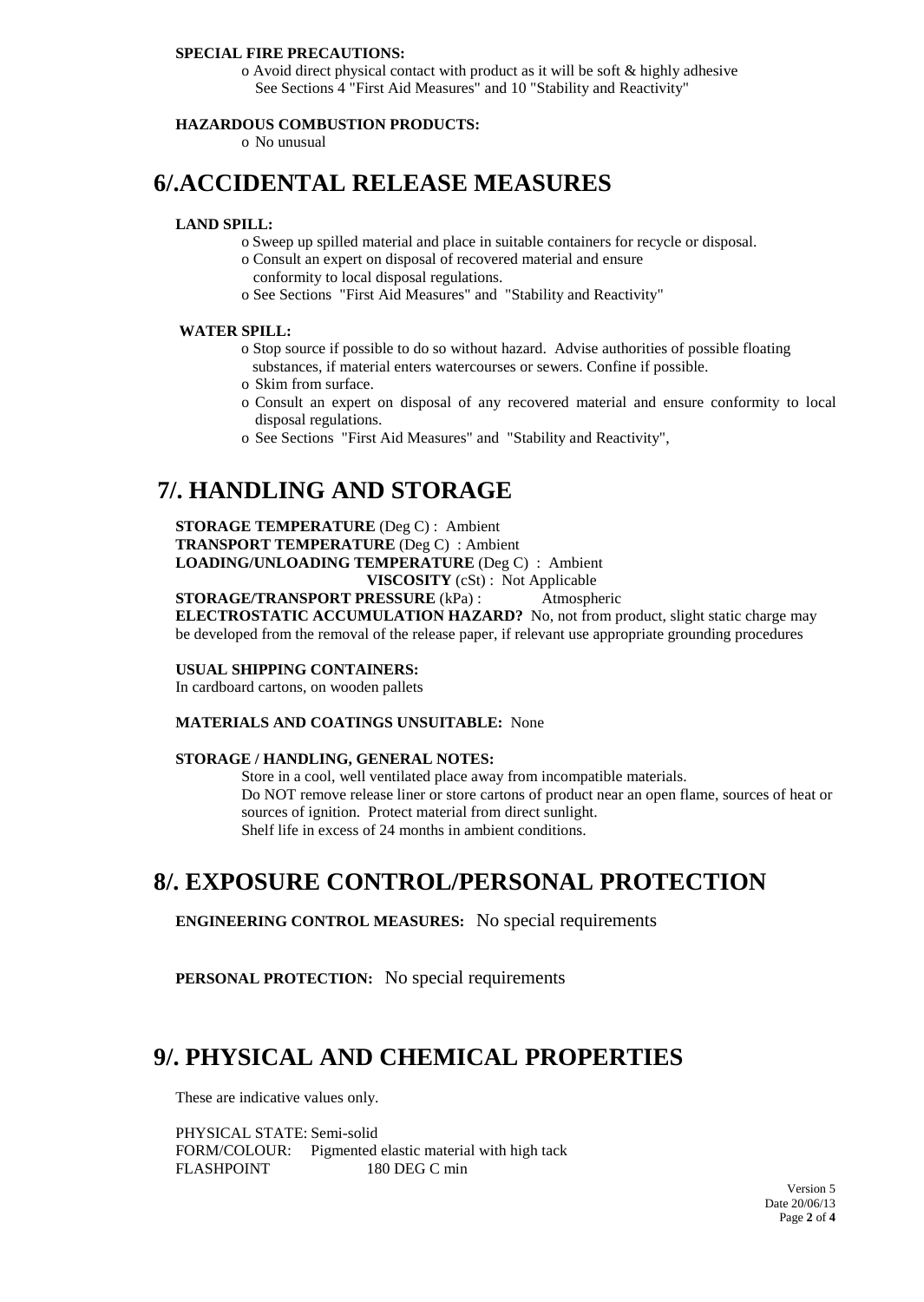AUTOIGNITION TEMP: Not available SPECIFIC GRAVITY 1.68 g/cc SOLUBILITY IN WATER No IS MATERIAL HYGROSCOPIC No

# **10/. STABILITY AND REACTIVITY**

**HAZARDOUS POLYMERISATION?** No **CONDITIONS TO AVOID POLYMERISATION:** Not Applicable

**STABILITY:** Stable **CONDITIONS TO AVOID INSTABILITY:** Not Applicable

**MATERIALS AND CONDITIONS TO AVOID (INCOMPATIBILITY):** Strong oxidizing agents, product will be affected by organic solvents.

**HAZARDOUS DECOMPOSITION PRODUCTS:** None

# **11/. TOXICOLOGICAL INFORMATION**

 **ACUTE:**

**INHALATION:** o Negligible hazard at ambient temperatures. **SKIN CONTACT:** o Low order of toxicity. **EYE CONTACT:** o Slightly irritating due to solid form but composition not known to injure eye tissue **INGESTION:** Minimal toxicity.

# **12/. ECOLOGICAL INFORMATION**

The information given is based on data available for the material, the components of the material, and similar materials.

### **ECOTOXICITY**

Material – Not expected to be harmful to aquatic organisms Material – Not expected to demonstrate chronic toxicity to aquatic organisms

### **MOBILITY**

Material – Low solubility and sinks in water. The product is virtually insoluble in water and thus can be separated from water mechanically in suitable effluent treatment plants

### **PERSISTENCE AND DEGRADABILITY**

 **Biodegradation** Material – Expected to be persistent

### **BIOACCUMALATION POTENTIAL**

Material – Potential to bioaccumulate is low

# **13/. DISPOSAL CONSIDERATIONS**

The following advice only applies to the product as supplied. Combination with other materials may well indicate another route of disposal. Care should in any case be taken to ensure compliance with EC, national and local regulations. This product is suitable for disposal in an approved landfill or by controlled incineration.

> Version 5 Date 20/06/13 Page **3** of **4**